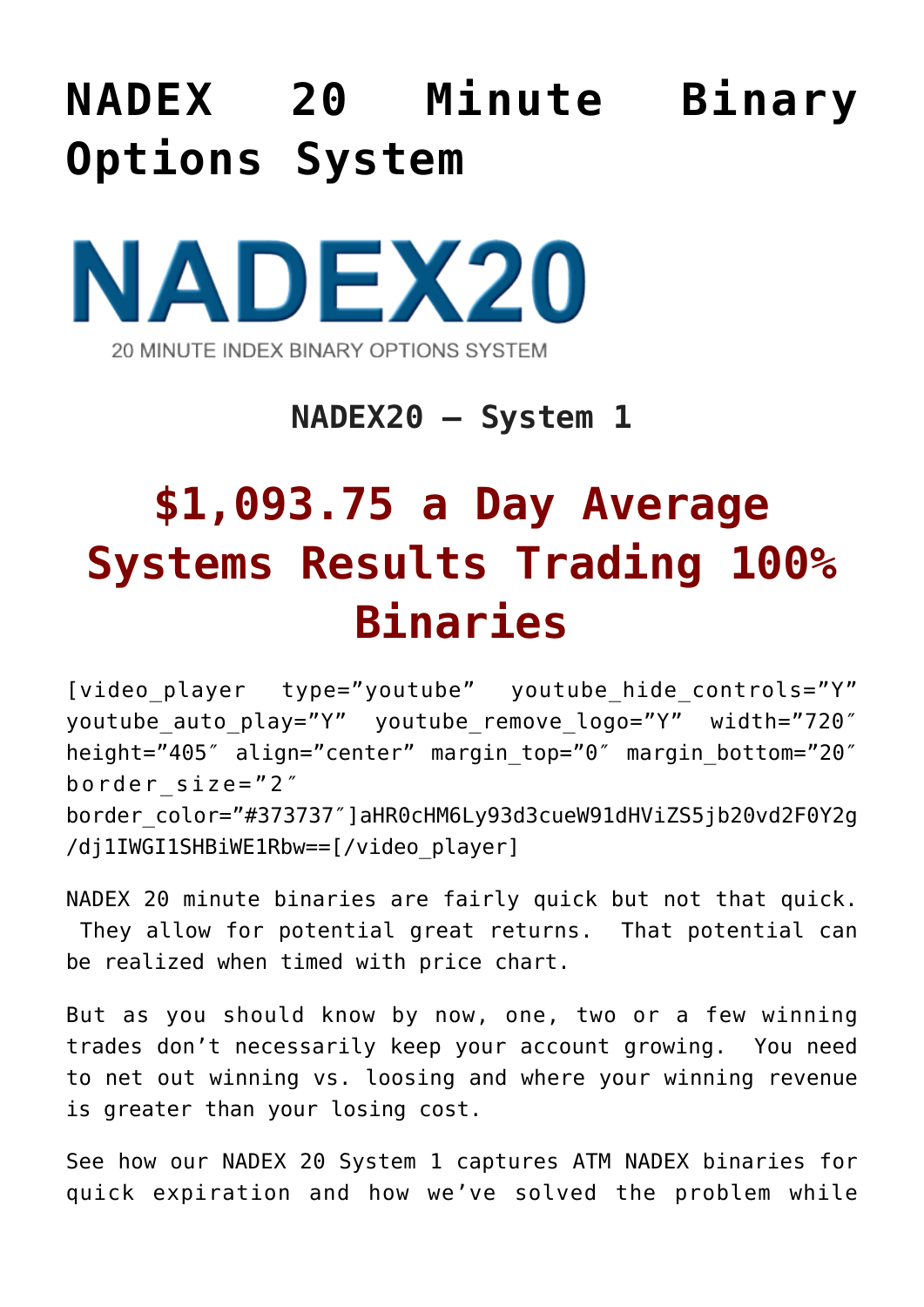looking to net netting out profit.

## **This is a system based on taking advantage of certain risk to reward**

What if You Could Net \$1,093.75 for 2.5 Hours a Day? NADEX 20

We've developed a nice solid system for the NADEX 20 min binaries and we've focused in on the Russell 2000 futures.

It trades only 2.5 hours a day. That's nice!Now our systems results have been producing a \$1,093.75 a day average trading 9:30 open to noon.

And with NADEX binaries we can go "At The Money" or close to it to average out a 100% binary option. This allows us to better manage our costs and requires a lower winning percentage in order to net out profits.

ALSO of note: NADEX binary options are quite different vs. your "traditional" spotoptions type binary broker. You can trade in and out before expiration. Our at the money strike price binary option has roughly a 1 to 1 risk to reward ratio. This means you get a "100% Payout" Binary option! That's much better than the standard 70% more binary brokers offer on average.

Here are the simple systems results. Could you have made these results or something very close to it if you traded this system? Yes. Plus you don't have to watch the markets all day: we're only in the markets from 9:30 to 12 noon, 2.5 hours.

Also know that NADEX 20 minute binary options are cycling binary options means every 20 minutes they come and go. The system entry triggers may get you in with 20 minutes down to a few minutes left so you'll need a system that can trigger a high probability move away from your entry point for ATM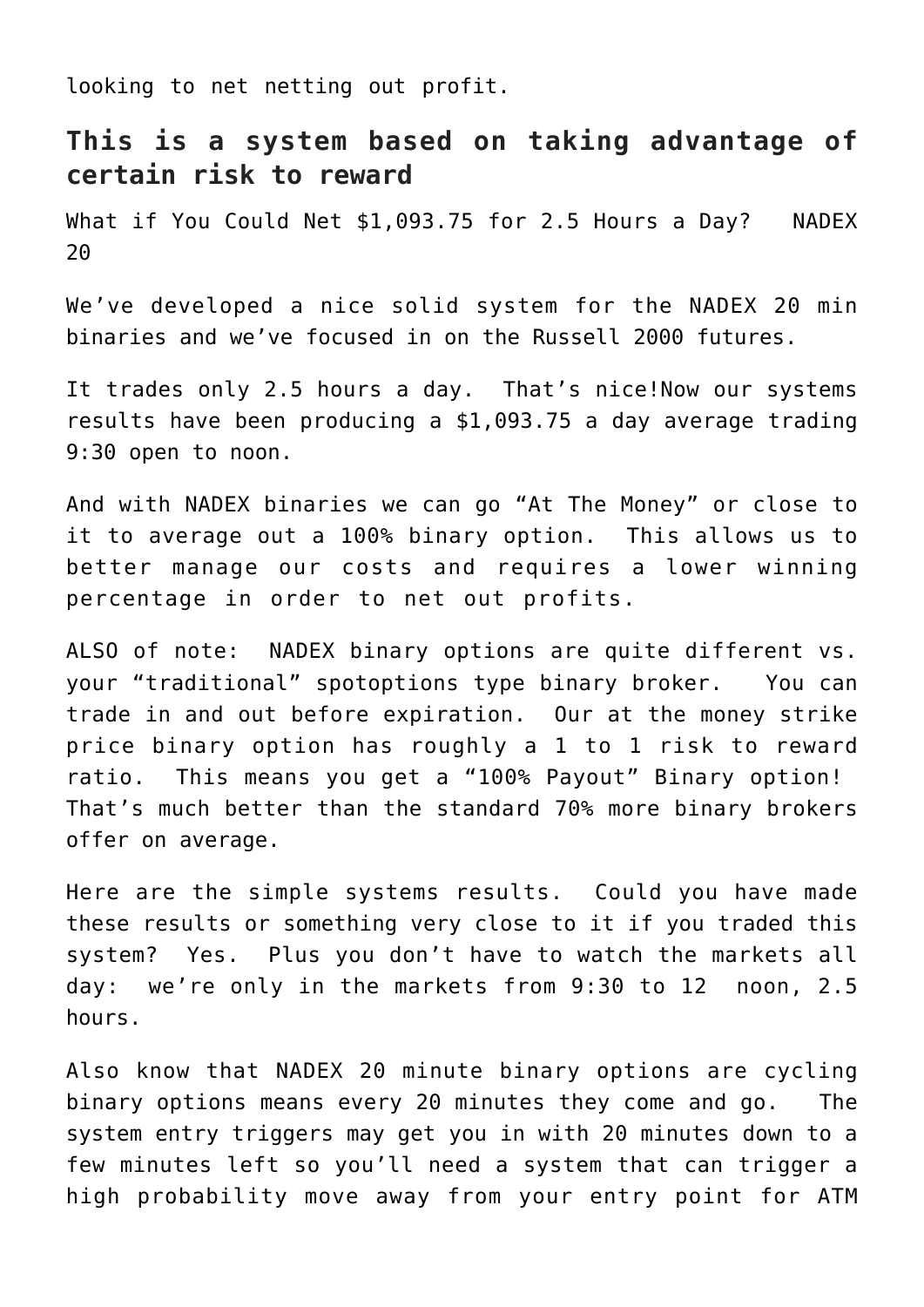binaries and keep moving away from your entry point in your favored direction.



Here are some sample results.

The totals to the right are where we are counting losses as complete losses although you can get out earlier with less loss. In this system we are aiming to capture the 100% payout profit by expiring in the money.

Theses results are from the Russell2000 futures:

| Russell 2000 Over at NADEX (they<br>give you good charts) |              |            |  |  |
|-----------------------------------------------------------|--------------|------------|--|--|
| Trading $9:30$ to 12 Noon for $2.5$<br>Hours Only         |              |            |  |  |
| $15$ -Apr                                                 | <b>WWWLW</b> | \$1,500.00 |  |  |
| 16                                                        | <b>WWLW</b>  | \$1,000.00 |  |  |
|                                                           | LWLW         | \$0.00     |  |  |
|                                                           | <b>LWWW</b>  | \$1,500.00 |  |  |
|                                                           | <b>WLWW</b>  | \$1,000.00 |  |  |
|                                                           | <b>WWWL</b>  | \$1,000.00 |  |  |
|                                                           | <b>WWW</b>   | \$1,500.00 |  |  |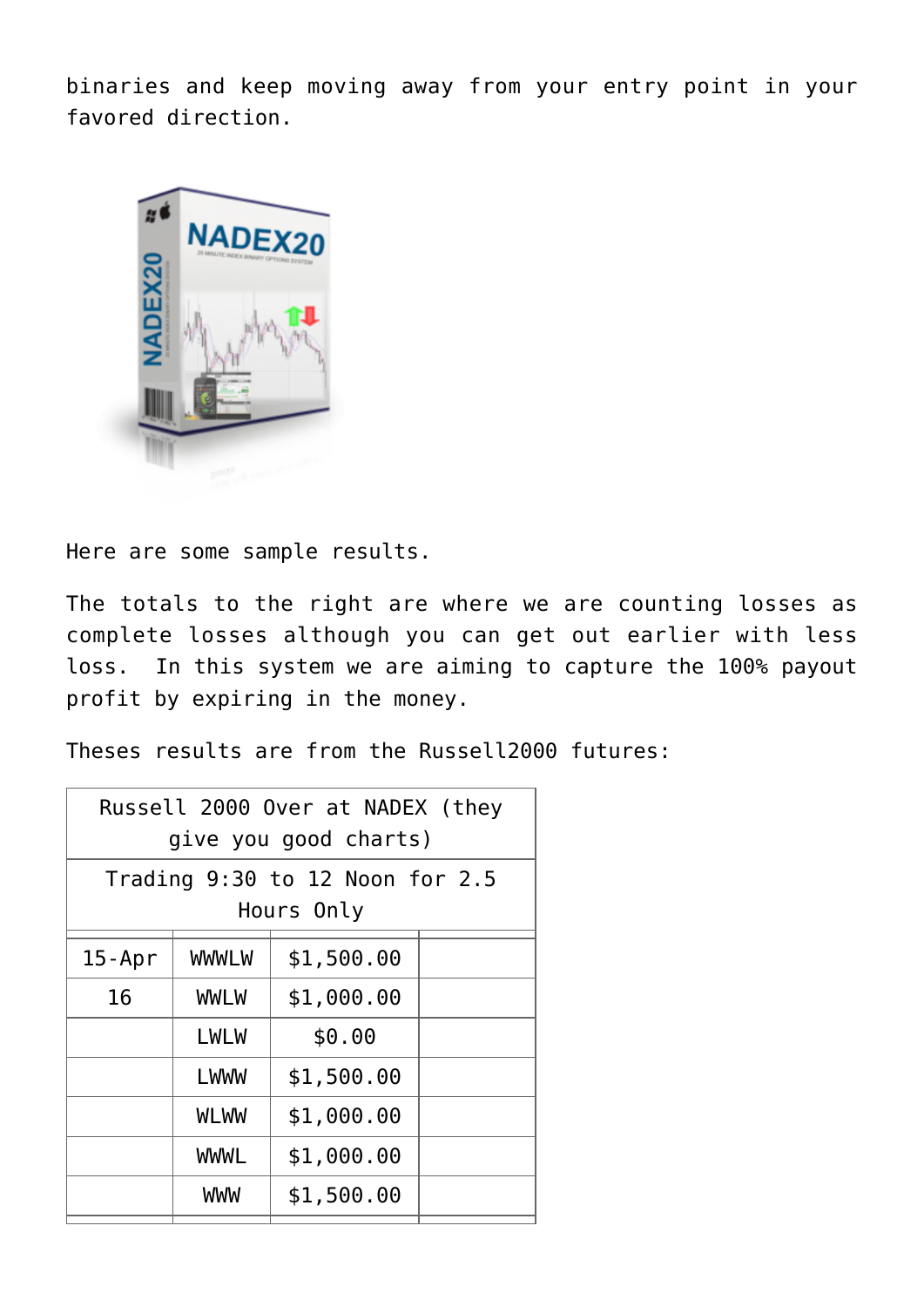| lst<br>may | <b>WWWLW</b> | \$2,000.00  |         |
|------------|--------------|-------------|---------|
|            | WWW          | \$1,500.00  |         |
|            | WW           | \$1,000.00  |         |
|            | <b>WLWWW</b> | \$1,500.00  |         |
|            | LWWWW        | \$1,500.00  |         |
|            | WL           | \$0.00      |         |
|            | WWL          | \$500.00    |         |
|            | WLW          | \$500.00    |         |
| $14$ -May  | WWW          | \$1,500.00  |         |
|            |              | \$17,500.00 |         |
|            |              | \$1,093.75  | A Day   |
|            |              |             | Average |

I would say these results, if you traded during those dates along with the simplified system entries, could have been very replicatable. This means that this system is very tradeable.

And just for a reminder in case you did not know about NADEX:

- 1. You can enter and exit NADEX binaries. So you can take profit early if you want or cut a loss to even as little as 10% (where as most binary options brokers of the other style offer you only 90% to 100% loss)
- 2. You can also trade NADEX binary options to expirations
- 3. These binaries we use for this system are "ATM" binaries or at the money, where we get roughly a 100% binary meaning a 1:1 reward to risk ratio, meaning that if we win we make 100% return not only 70% like other brokers
- 4. Order fills are fast!
- 5. Make as much profit as you want without worry NADEX is a fully legal USA exchange!

\$1,497